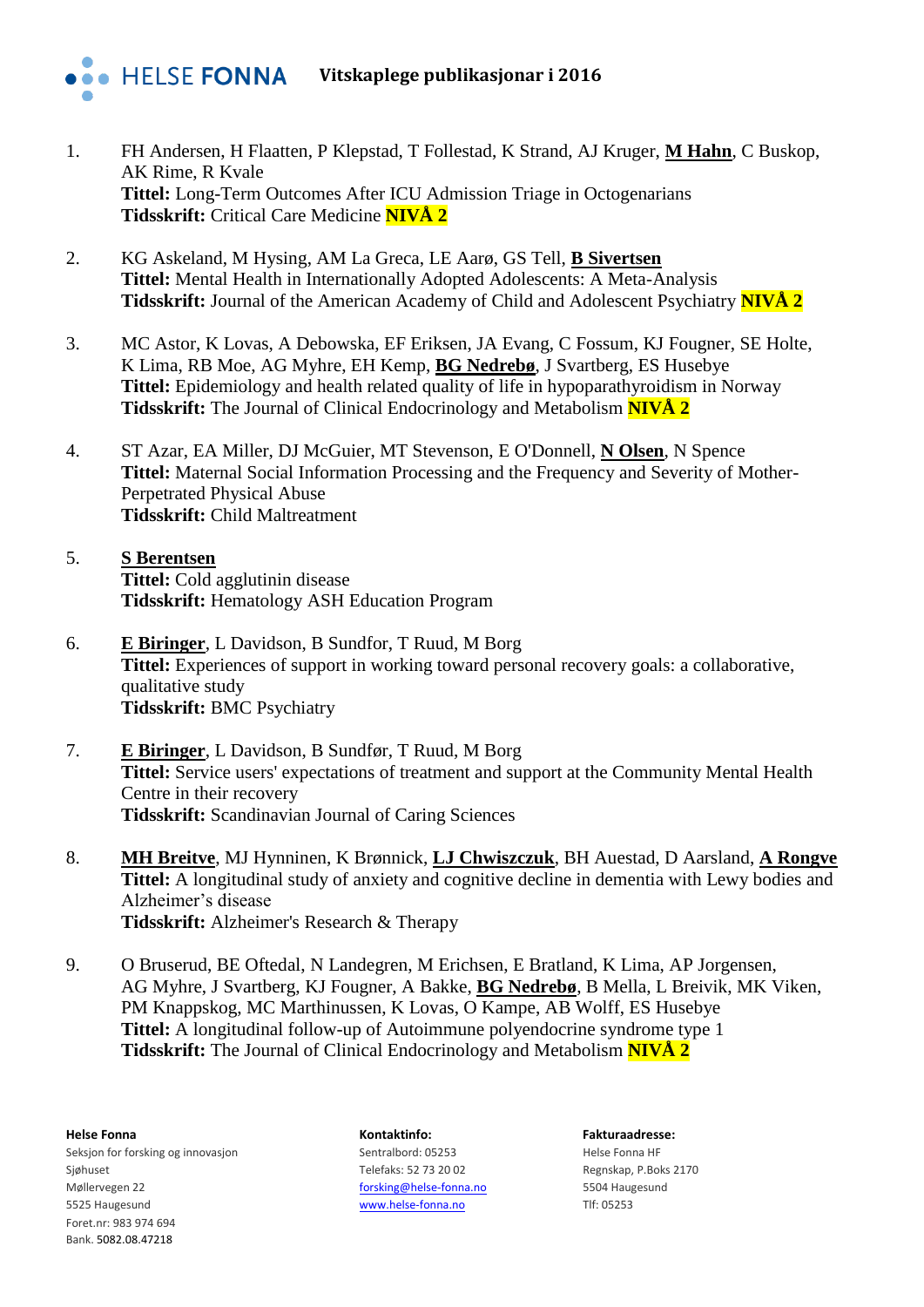

- 10. K Brønnick, **MH Breitve**, **A Rongve**, D Aarsland **Tittel:** Neurocognitive Deficits Distinguishing Mild Dementia with Lewy Bodies from Mild Alzheimer's Disease are Associated with Parkinsonism **Tidsskrift:** Journal of Alzheimer's Disease
- 11. M Cortese, T Riise, K Bjornevik, A Bhan, E Farbu, N Grytten, **I Hogenesch**, R Midgard, C Smith Simonsen, W Telstad, A Ascherio, KM Myhr **Tittel:** Pre-clinical disease activity in multiple sclerosis- a prospective study on cognitive performance prior to first symptom **Tidsskrift:** Annals of Neurology **NIVÅ 2**
- 12. JE Dale, S Sebjornsen, S Leh, C Rosler, S Aaserud, B Moller, O Fluge, C Erichsen, **S Nadipour**, H Korner, F Pfeffer, O Dahl **Tittel:** Multimodal therapy is feasible in elderly anal cancer patients **Tidsskrift:** Acta Oncologica
- 13. GS Dyrhovden, AM Fenstad, O Furnes, **Ø Gøthesen Tittel:** Survivorship and relative risk of revision in computer-navigated versus conventional total knee replacement at 8-year follow-up **Tidsskrift:** Acta Orthopaedica
- 14. **M El-Salhy**, JG Hatlebakk, OH Gilja **Tittel:** Abnormalities in endocrine and immune cells are correlated in dextransulfatesodiuminduced colitis in rats **Tidsskrift:** Molecular Medicine Reports
- 15. **M El-Salhy**, K Umezawa **Tittel:** Anti-inflammatory effects of novel AP-1 and NF-kappaB inhibitors in dextran-sulfatesodium-induced colitis in rats **Tidsskrift:** International Journal of Molecular Medicine
- 16. **M El-Salhy**, JG Hatlebakk **Tittel:** Changes in enteroendocrine and immune cells following colitis induction by TNBS in rats **Tidsskrift:** Molecular Medicine Reports
- 17. **M El-Salhy**, K Umezawa **Tittel:** Effects of AP1 and NFkappaB inhibitors on colonic endocrine cells in rats with TNBSinduced colitis **Tidsskrift:** Molecular Medicine Reports
- 18. **M El-Salhy**, T Mazzawi, K Umezawa, OH Gilja **Tittel:** Enteroendocrine cells, stem cells and differentiation progenitors in rats with TNBSinduced colitis **Tidsskrift:** International Journal of Molecular Medicine

**Helse Fonna Kontaktinfo: Fakturaadresse:** Seksjon for forsking og innovasjon Sentralbord: 05253 Helse Fonna HF Sjøhuset Sighuset Telefaks: 52 73 20 02 Regnskap, P.Boks 2170 Møllervegen 22 [forsking@helse-fonna.no](mailto:forsking@helse-fonna.no) 5504 Haugesund 5525 Haugesund [www.helse-fonna.no](http://www.helse-fonna.no/) Tlf: 05253 Foret.nr: 983 974 694 Bank. 5082.08.47218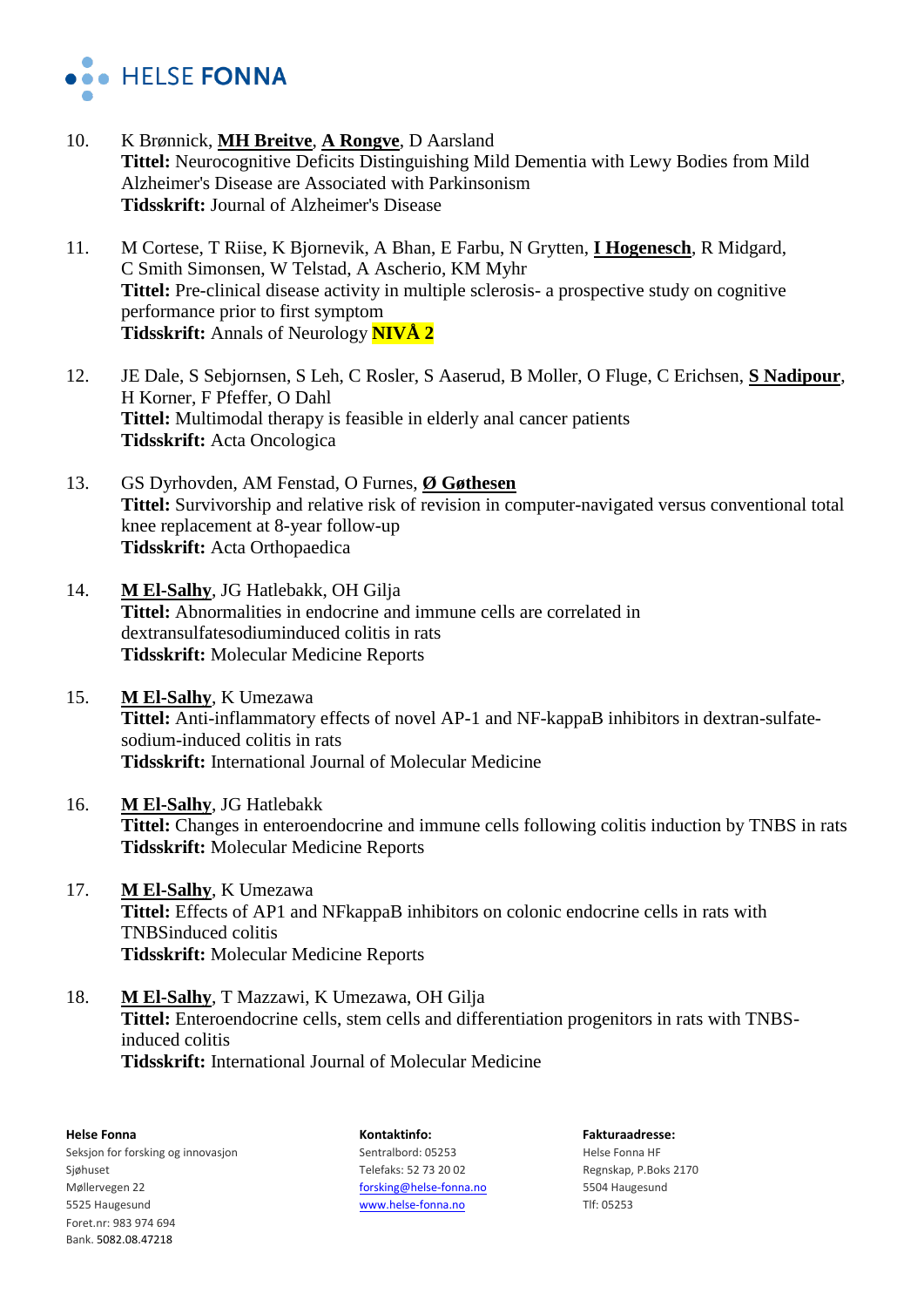

- 19. **M El-Salhy**, T Hausken, OH Gilja, JG Hatlebakk **Tittel:** The possible role of gastrointestinal endocrine cells in the pathophysiology of irritable bowel syndrome **Tidsskrift:** Expert Review of Gastroenterology & Hepatology
- 20. **M El-Salhy**, K Umezawa **Tittel:** Treatment with novel AP-1 and NF-kappaB inhibitors restores the colonic endocrine cells to normal levels in rats with DSS-induced colitis **Tidsskrift:** International Journal of Molecular Medicine
- 21. A Espinosa, M Arsenovic, T Hervig, **T Sundic**, A Aandahl, J Kronborg, J Seghatchian **Tittel:** Implementing a patient blood management program in Norway: Where to start? **Tidsskrift:** Transfusion and Apheresis Science
- 22. K Finne, HP Marti, S Leh, T Skogstrand, H Vethe, O Tenstad, FS Berven, A Scherer, **BE Vikse Tittel:** Proteomic Analysis of Minimally Damaged Renal Tubular Tissue from Two-Kidney-One-Clip Hypertensive Rats Demonstrates Extensive Changes Compared to Tissue from Controls **Tidsskrift:** Nephron
- 23. HM Forsmo, F Pfeffer, A Rasdal, G Ostgaard, **AC Mohn**, H Korner, C Erichsen **Tittel:** Compliance with enhanced recovery after surgery criteria and preoperative and postoperative counselling reduces length of hospital stay in colorectal surgery: results of a randomized controlled trial **Tidsskrift:** Colorectal Disease
- 24. J Gronli, P Meerlo, TT Pedersen, S Pallesen, S Skrede, AR Marti, JP Wisor, R Murison, **TE Henriksen**, MJ Rempe, J Mrdalj **Tittel:** A Rodent Model of Night-Shift Work Induces Short-Term and Enduring Sleep and Electroencephalographic Disturbances **Tidsskrift:** Journal of Biological Rhythms
- 25. AC Hayley, LA Downey, C Stough, **B Sivertsen**, M Knapstad, S Overland **Tittel:** Social and emotional loneliness and self-reported difficulty initiating and maintaining sleep (DIMS) in a sample of Norwegian university students **Tidsskrift:** Scandinavian Journal of Psychology
- 26. **TEG Henriksen**, S Skrede, OB Fasmer, H Schoeyen, I Leskauskaite, J Bjørke-Bertheussen, J Assmus, B Hamre, J Grønli, A Lund **Tittel:** Blue-blocking glasses as additive treatment for mania: a randomized placebo-controlled trial **Tidsskrift:** Bipolar Disorders **NIVÅ 2**

Seksjon for forsking og innovasjon Sentralbord: 05253 Helse Fonna HF Sjøhuset Sighuset Telefaks: 52 73 20 02 Regnskap, P.Boks 2170 Møllervegen 22 [forsking@helse-fonna.no](mailto:forsking@helse-fonna.no) 5504 Haugesund 5525 Haugesund [www.helse-fonna.no](http://www.helse-fonna.no/) Tlf: 05253 Foret.nr: 983 974 694 Bank. 5082.08.47218

**Helse Fonna Kontaktinfo: Fakturaadresse:**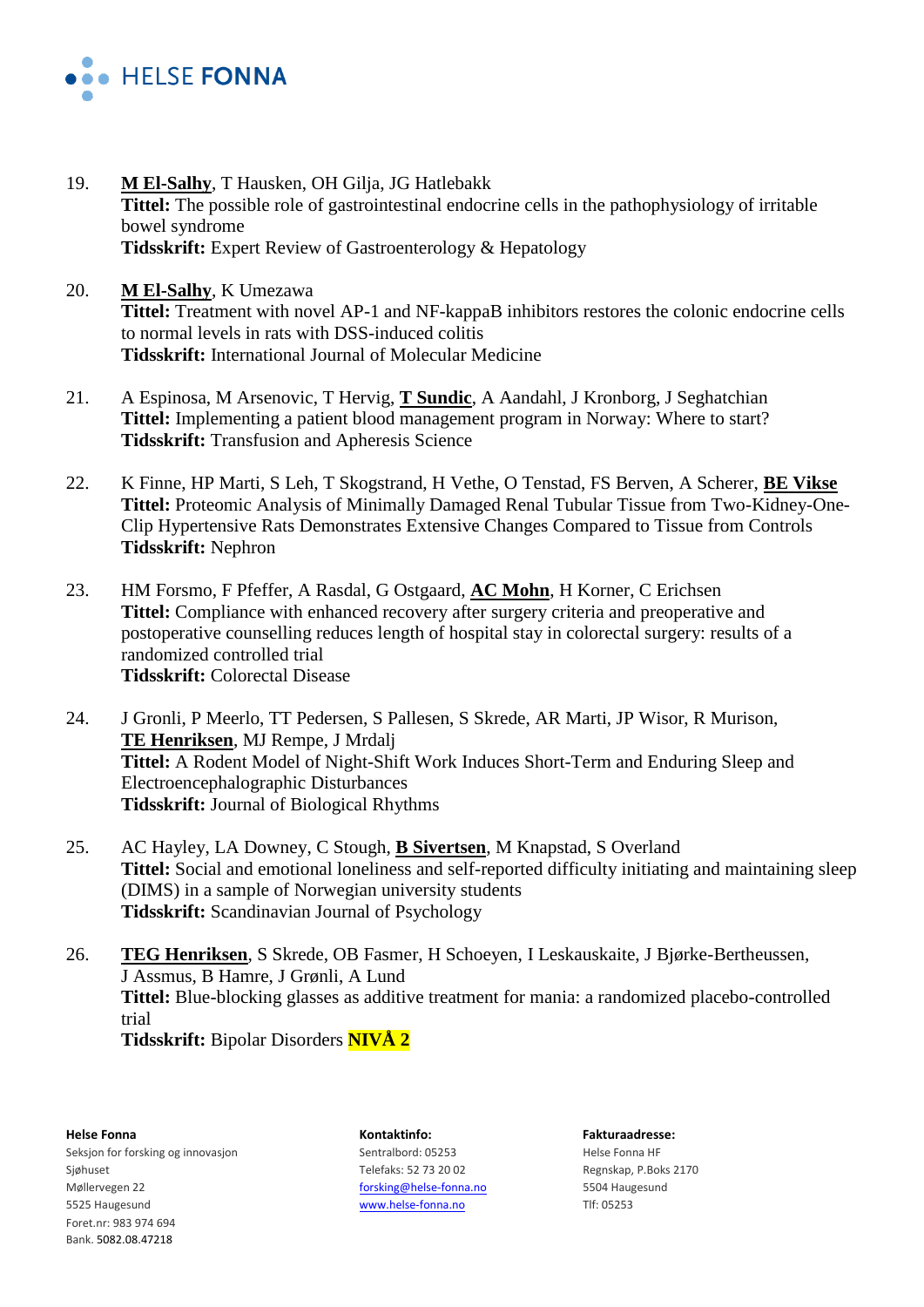

- 27. **O Hove**, J Assmus, OE Havik **Tittel:** Type and Intensity of Negative Life Events Are Associated With Depression in Adults With Intellectual Disabilities **Tidsskrift:** American Journal on Intellectual and Developmental Disabilities **NIVÅ 2**
- 28. TS Hveem, TS Njolstad, B Nielsen, RA Syvertsen, JA Nesheim, ML Kjaereng, W Kildal, M Pradhan, J Marcickiewicz, S Tingulstad, AC Staff, HK Haugland, R Eraker, **K Oddenes**, JA Rokne, J Tjugum, MS Lode, F Amant, HM Werner, L Bjorge, F Albregtsen, K Liestol, HB Salvesen, J Trovik, HE Danielsen **Tittel:** Changes in chromatin structure in curettage specimens identifies high-risk patients in endometrial cancer **Tidsskrift:** Cancer Epidemiology, Biomarkers and Prevention
- 29. M Hysing, **B Sivertsen**, S Garthus-Niegel, M Eberhard-Gran **Tittel:** Pediatric sleep problems and social-emotional problems. A population-based study **Tidsskrift:** Infant Behavior and Development
- 30. M Hysing, AG Harvey, SJ Linton, KG Askeland, **B Sivertsen Tittel:** Sleep and academic performance in later adolescence: results from a large populationbased study **Tidsskrift:** Journal of Sleep Research
- 31. M Hysing, KJ Petrie, T Boe, T Lallukka, **B Sivertsen Tittel:** The social gradient of sleep in adolescence: results from the youth@hordaland survey **Tidsskrift:** European Journal of Public Health
- 32. MM Iversen, B Espehaug, MF Hausken, M Graue, T Østbye, S Skeie, JG Cooper, GS Tell, **BE Günther**, H Dale, H Smith-Strøm, B-cH Kolltveit, M Kirkevold, B Rokne **Tittel:** Telemedicine Versus Standard Follow-Up Care for Diabetes-Related Foot Ulcers: Protocol for a Cluster Randomized Controlled Noninferiority Trial (DiaFOTo) **Tidsskrift:** JMIR Research Protocols
- 33. IEH Madsen, AD Larsen, SV Thorsen, JH Pejtersen, R Rugulies, **B Sivertsen Tittel:** Joint association of sleep problems and psychosocial working conditions with registered long-term sickness absence. A Danish cohort study **Tidsskrift:** Scandinavian Journal of Work, Environment and Health
- 34. AR Marti, P Meerlo, J Gronli, SJ van Hasselt, J Mrdalj, S Pallesen, TT Pedersen, **TE Henriksen**, S Skrede **Tittel:** Shift in Food Intake and Changes in Metabolic Regulation and Gene Expression during Simulated Night-Shift Work: A Rat Model **Tidsskrift:** Nutrients

**Helse Fonna Kontaktinfo: Fakturaadresse:** Seksjon for forsking og innovasjon Sentralbord: 05253 Helse Fonna HF Sjøhuset Sighuset Telefaks: 52 73 20 02 Regnskap, P.Boks 2170 Møllervegen 22 [forsking@helse-fonna.no](mailto:forsking@helse-fonna.no) 5504 Haugesund 5525 Haugesund [www.helse-fonna.no](http://www.helse-fonna.no/) Tlf: 05253 Foret.nr: 983 974 694 Bank. 5082.08.47218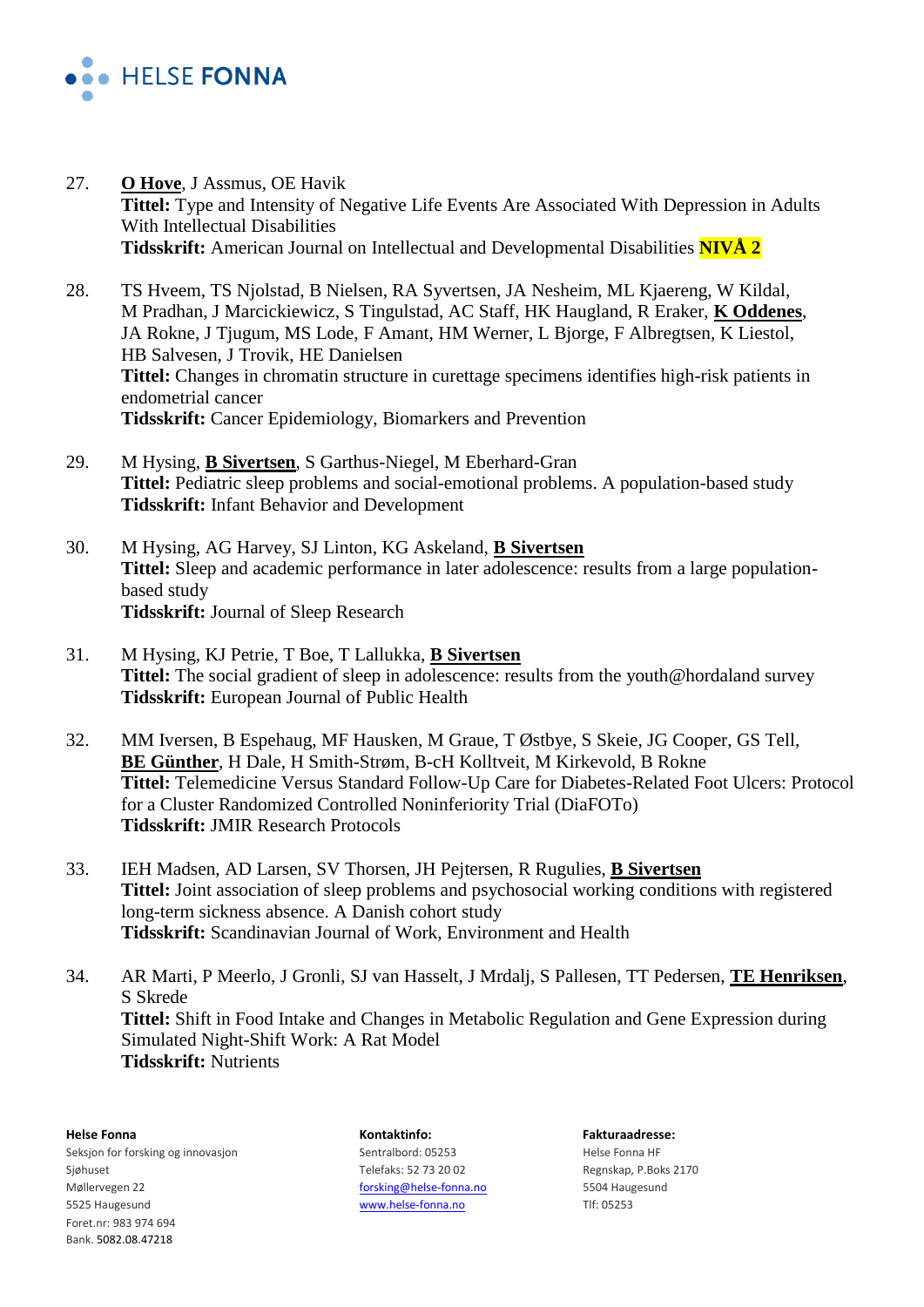

35. **T Mazzawi**, **M El-Salhy**

**Tittel:** Changes in small intestinal chromogranin A-immunoreactive cell densities in patients with irritable bowel syndrome after receiving dietary guidance **Tidsskrift:** International Journal of Molecular Medicine

## 36. **T Mazzawi**, **M El-Salhy Tittel:** Dietary guidance and ileal enteroendocrine cells in patients with irritable bowel syndrome **Tidsskrift:** Experimental and Therapeutic Medicine

- 37. G Petursson, AM Fenstad, **Ø Gothesen**, K Haugan, GS Dyrhovden, G Hallan, SM Rohrl, A Aamodt, KG Nilsson, O Furnes **Tittel:** Similar migration in computer-assisted and conventional total knee arthroplasty **Tidsskrift:** Acta Orthopaedica
- 38. M Posserud, M Hysing, **W Helland**, C Gillberg, AJ Lundervold **Tittel:** Autism traits: The importance of "co-morbid" problems for impairment and contact with services. Data from the Bergen Child Study **Tidsskrift:** Research in Developmental Disabilities
- 39. K Rognmo, **B Sivertsen**, M Eberhard-Gran **Tittel:** Self-reported short sleep duration and insomnia symptoms as predictors of post-pregnancy weight change: Results from a cohort study **Tidsskrift:** Women's Health
- 40. **A Rongve**, H Soennesyn, R Skogseth, R Oesterhus, T Hortobagyi, C Ballard, BH Auestad, D Aarsland **Tittel:** Cognitive decline in dementia with Lewy bodies: a 5-year prospective cohort study **Tidsskrift:** BMJ Open
- 41. P Ruggajo, E Svarstad, S Leh, HP Marti, AV Reisaether, **BE Vikse Tittel:** Low Birth Weight and Risk of Progression to End Stage Renal Disease in IgA Nephropathy-A Retrospective Registry-Based Cohort Study **Tidsskrift:** PloS One
- 42. **EC Rustad**, B Seiger Cronfalk, B Furnes, E Dysvik **Tittel:** Next of kin's experiences with continuity of care during their older relatives' transitions from hospital to municipal health care **Tidsskrift:** Journal of Clinical Nursing
- 43. **EC Rustad**, B Furnes, BS Cronfalk, E Dysvik **Tittel:** Older patients' experiences during care transition **Tidsskrift:** Patient Preference and Adherence **NIVÅ 2**

**Helse Fonna Kontaktinfo: Fakturaadresse:** Seksjon for forsking og innovasjon Sentralbord: 05253 Helse Fonna HF Sjøhuset Sighuset Telefaks: 52 73 20 02 Regnskap, P.Boks 2170 Møllervegen 22 [forsking@helse-fonna.no](mailto:forsking@helse-fonna.no) 5504 Haugesund 5525 Haugesund [www.helse-fonna.no](http://www.helse-fonna.no/) Tlf: 05253 Foret.nr: 983 974 694 Bank. 5082.08.47218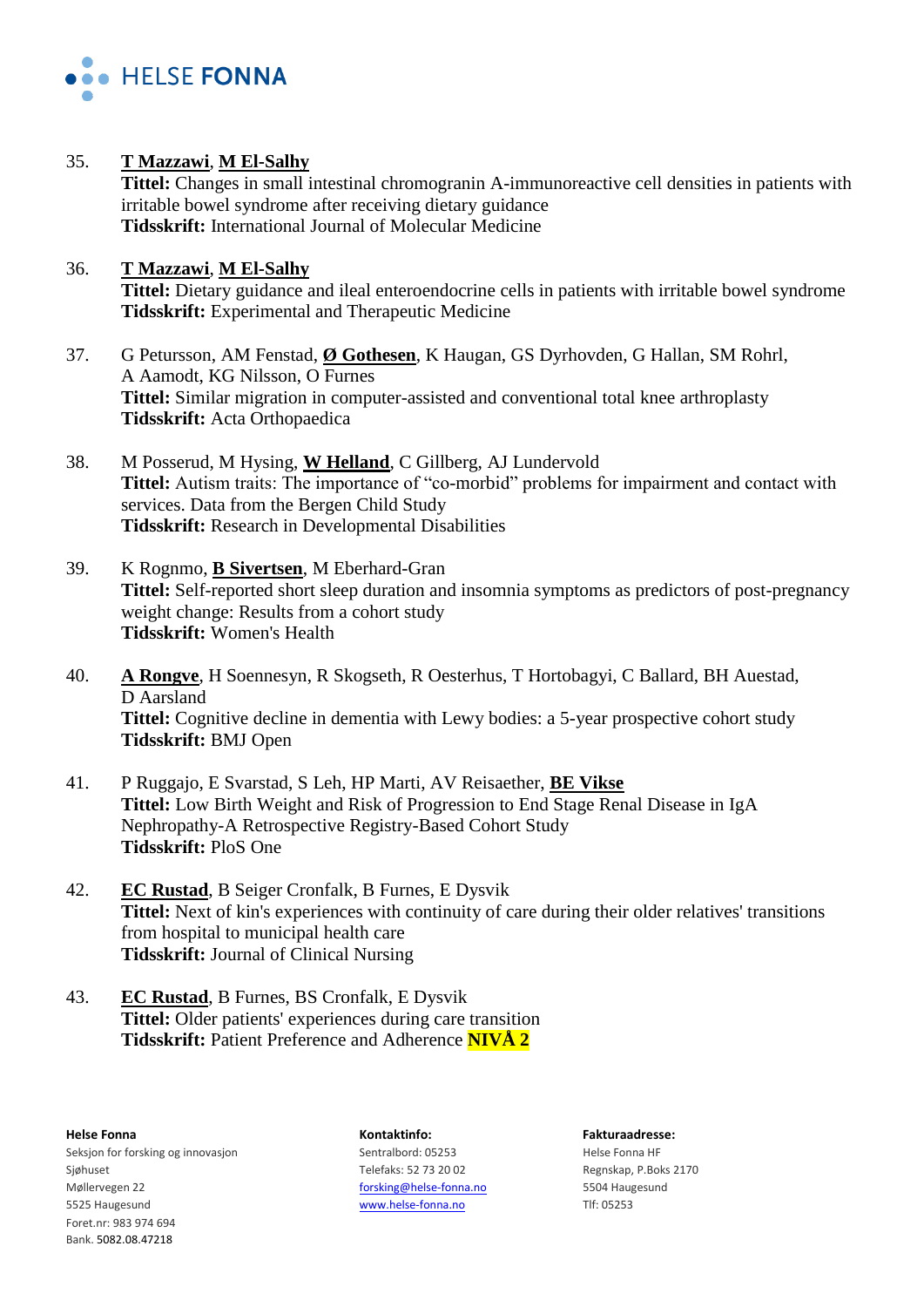

- 44. K Rørtveit, **HØ Lier BOKKAPITTEL** Tittel: Spiseforstyrrelser hos skoleelever – hva bør lærere vite, og hva kan de gjøre?
- 45. M Selås, **WA Helland Tittel:** Pragmatic language impairment in children with Noonan syndrome **Tidsskrift:** Clinical Linguistics & Phonetics **NIVÅ 2**
- 46. **B Sivertsen**, AG Harvey, S Pallesen, M Hysing **Tittel:** Trajectories of sleep problems from childhood to adolescence: a population-based longitudinal study from Norway **Tidsskrift:** Journal of Sleep Research
- 47. JC Skogen, T Boe, **B Sivertsen**, M Hysing **Tittel:** Use of alcohol, tobacco and illicit drugs among ethnic Norwegian and ethnic minority adolescents in Hordaland county, Norway: the youth@hordaland-survey **Tidsskrift:** Ethnicity and Health
- 48. R Skrunes, E Svarstad, AV Reisaeter, HP Marti, **BE Vikse Tittel:** End Stage Renal Disease Predicts Increased Risk of Death in First Degree Relatives in the Norwegian Population **Tidsskrift:** PloS One
- 49. A Straume, **W Helland Tittel:** En pilotstudie av språkferdigheter hos lett premature barn **Tidsskrift:** Norsk tidsskrift for logopedi
- 50. **S Størkson**, **E Biringer**, **M Hartveit**, J Aßmus, K Vanhaecht **Tittel:** Psychometric properties of the Norwegian version of the Care Process Self-Evaluation Tool **Tidsskrift:** Journal of Interprofessional Care
- 51. E Svendsboe, T Terum, I Testad, D Aarsland, I Ulstein, A Corbett, **A Rongve Tittel:** Caregiver burden in family carers of people with dementia with Lewy bodies and Alzheimer's disease **Tidsskrift:** International Journal of Geriatric Psychiatry
- 52. O Thorsen, **M Hartveit**, JO Johannessen, L Fosse, GE Eide, J Schulz, A Baerheim **Tittel:** Typologies in GPs' referral practice **Tidsskrift:** BMC Family Practice

Seksjon for forsking og innovasjon Sentralbord: 05253 Helse Fonna HF Sjøhuset Sighuset Telefaks: 52 73 20 02 Regnskap, P.Boks 2170 Møllervegen 22 [forsking@helse-fonna.no](mailto:forsking@helse-fonna.no) 5504 Haugesund 5525 Haugesund [www.helse-fonna.no](http://www.helse-fonna.no/) Tlf: 05253 Foret.nr: 983 974 694 Bank. 5082.08.47218

**Helse Fonna Kontaktinfo: Fakturaadresse:**